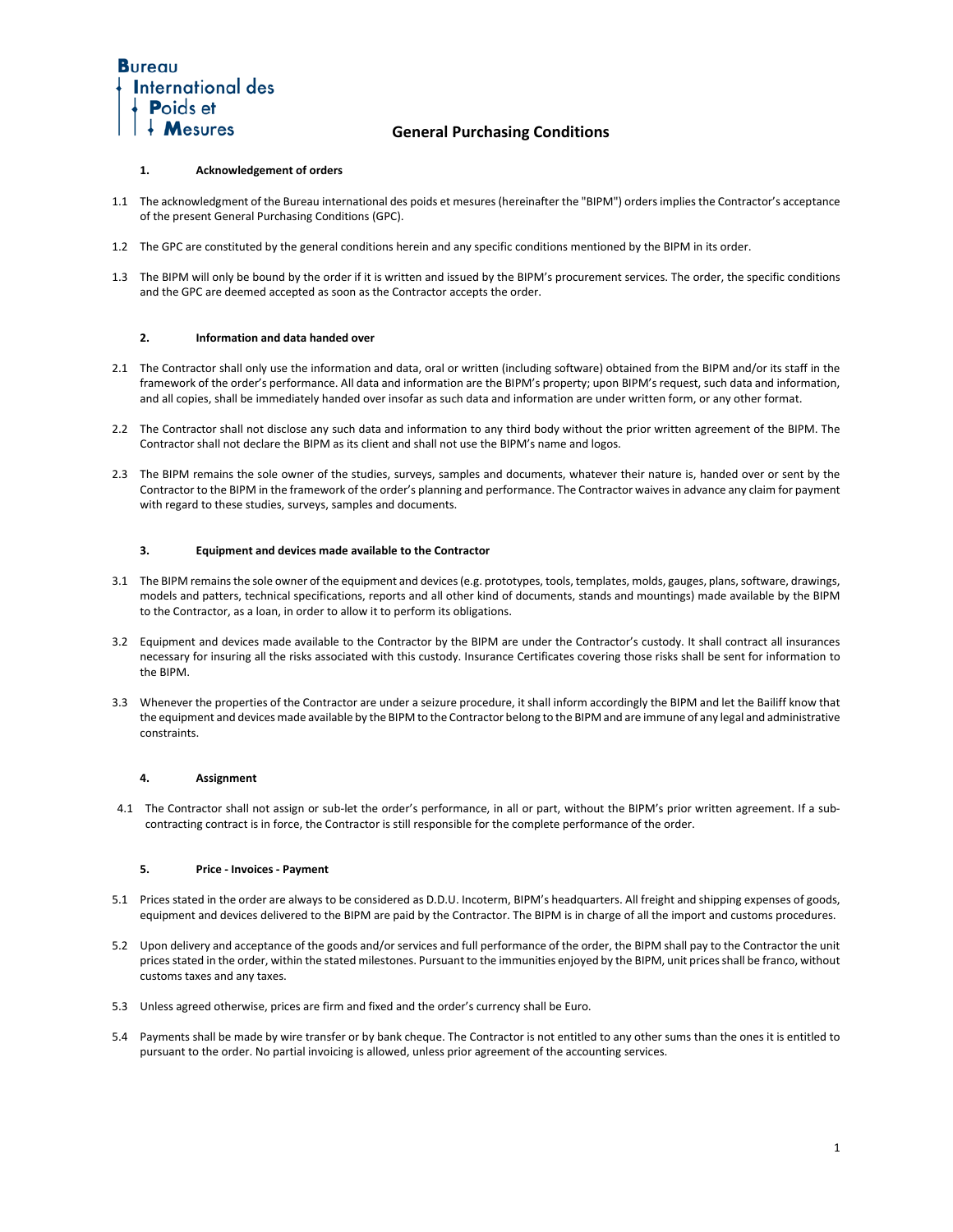

- 5.5 Invoices shall be sent electronically, by postal mail or hand-delivered to the BIPM, under a separate and sealed envelope bearing the mention "invoices". They shall be sent to the BIPM's accounting services. Invoices must always show the order's number and the delivery document(s)' number(s).
- 5.6 Unless agreed otherwise, payment shall be made within 30 days of invoice's receipt at the BIPM, end of the month the 10<sup>th</sup>. Unless otherwise agreed, no advance payment shall be made further to the order's acceptance.

## **6. Shipment and packaging**

- 6.1 Any delivery with a lorry shall be subject to the following conditions: maximum height: 3,60 meters and maximum authorised load: 10 tons.
- 6.2 Whatever is the shipment mode and irrespective of any contrary clause, the Contractor is responsible for the condition of the ordered goods, equipment and devices, as well as for any consecutive damages.
- 6.3 Moreover, the Contractor shall make the necessary provision for sufficient packaging of the goods, equipment and devices, with a view to protecting them against the normal transportation's risks.
- 6.4 All parcels shall show in a conspicuous location: the order's number and the name of the BIPM's Section, as identified in the delivery address. The Contractor shall only hold the property of the packaging used for the shipment of goods, equipment or device delivered to the BIPM, if they show in a conspicuous location the Contractor's name and the deposit's value. The BIPM shall hold the property of any packaging it owns.

## **7. Delivery documents**

- 7.1 Any delivery shall be accompanied by a numbered delivery document, in duplicate, which model can be imposed on the Contractor by the BIPM and showing the:
	- shipment's date;
	- recipient BIPM's Section, as identified in the delivery address;
	- order's reference;
	- Contractor's identification;
	- identification of the goods, equipment and device delivered and, when applicable, identification by parcels;
	- if need be, number of the box used for packing.
- 7.2 The delivery is acknowledged by the delivery of a receipt to the Contractor or by the signature of a copy of the delivery documents.
- 7.3 Any delivery without delivery documents showing all the requested information may be rejected and returned to the contractor at its own costs.

#### **8. Delivery deadlines, penalties and alternative supplier**

- 8.1 Upon receipt of the order, the Contractor has 48 (forty-eight) hours to acknowledge receipt of the BIPM's order and confirm the delivery deadlines. Unless otherwise agreed, deadlines are meant goods, device or equipment delivered at the location specified in the order. If the order is not performed within the agreed upon deadlines, the BIPM reserves the right to terminate the order without any indemnity and further to a single notice by registered letter with recorded delivery, without prejudice to any action that could be exerted by the BIPM further to any total or partial failure of the Contractor to perform is contractual obligations.
- 8.2 The delivery deadlines may only be extended further to a force majeure event, which make impossible the performance of the order.
- 8.3 Whenever the delivery deadlines are not abided by, penalties shall be imposed on the Contractor calculated as follows:
	- $P = V * R / 1000$ , in which:
	- $P =$  the penalties' amount;
	- V = the value of the performance items on which the penalties are calculated; this value equals to the value of the payment of part of the late performance items, or of the whole performance items, if the whole goods, equipment, or device cannot serve their agreed upon purpose due to the late delivery;
	- $R =$  number of days of delay.
- 8.4 Whenever the order is terminated, the penalties may be imposed until the eve (included) of the date of the termination's entry into force.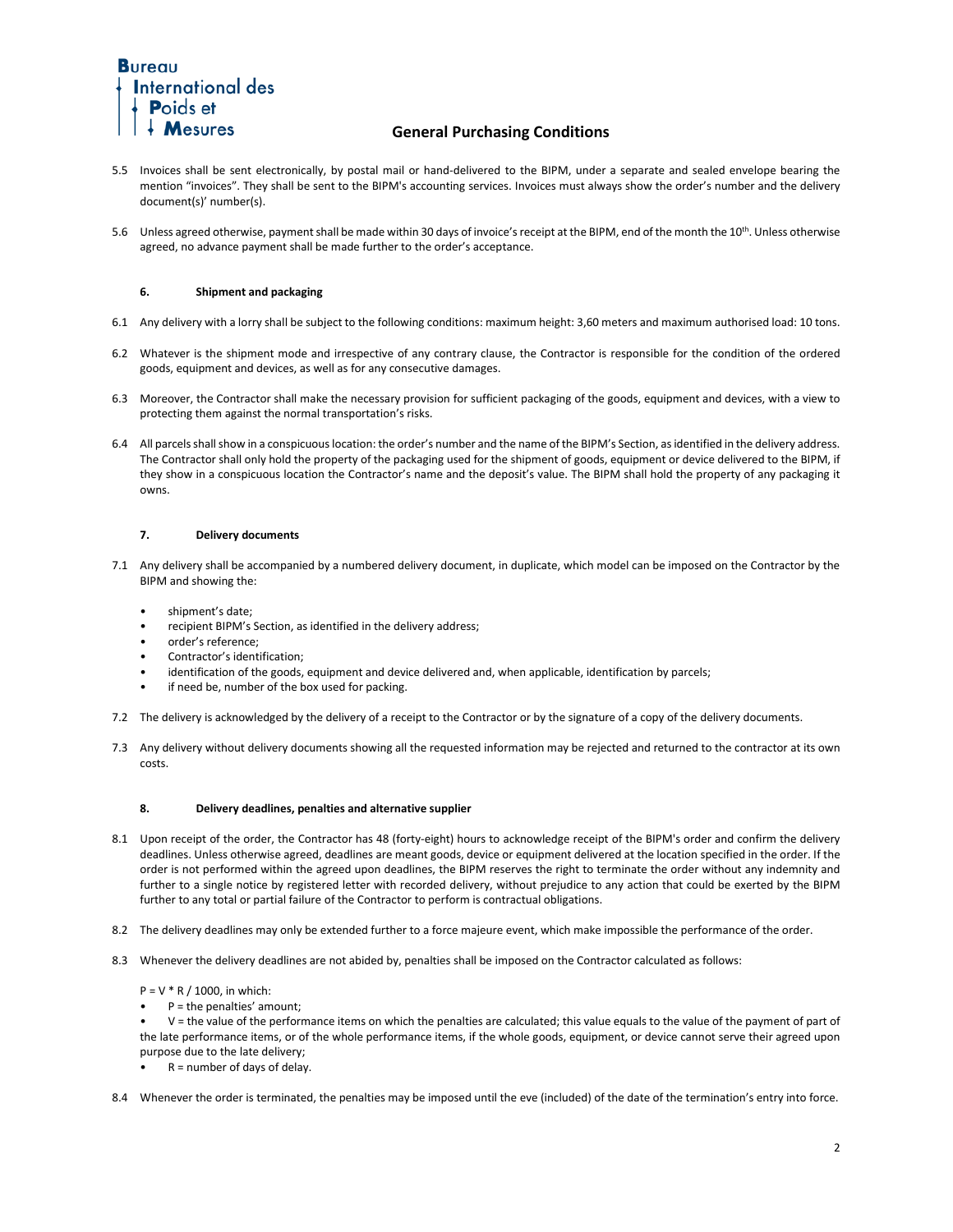

8.5 In addition to the penalties and without prejudice of the right of the BIPM to terminate the order, whenever the Contractor, further to a formal notice, did not do its utmost to perform the order within the agreed upon deadline, the BIPM shall be entitled to recover from the Contractor the additional costs incurred in procuring replacement goods, device or equipment from an alternative supplier.

## **9. Acceptance and Warranties**

- 9.1 Delivered goods, equipment, device and/or services shall strictly conform, with regard to quantity and quality, to the terms of the order and its annexed documents. The acceptance of Goods, equipment, device and/or services delivered shall only be final and without reservation, further to an inspection by the BIPM of their technical specifications. When the acceptance is conditional until the Contractor rectify defects or supply replacement items, it will only be final when all and every defects are rectified. The information shown on the delivery documents are purely indicative in that respect.
- 9.2 The Contractor warrants that the delivered goods, equipment, device and/or services conform to the order and in particular to their proper use, as identified in the order or arising from their nature. It also warrants that they shall be of satisfactory quality, sound in design and in conformance in all respects with the state of art and norms and shall be free of defects in material, creation, conception or performance.
- 9.3 The Contractor is responsible for any damages linked to the performance of the order and shall indemnify for any damage or loss in connection with its defaulting performance. The Contractor shall contract an insurance policy covering all these risks. The Contractor shall hold the BIPM harmless against any counter-claim that could be made against the BIPM by third parties as a result of the performance of its obligations, with regard to its employees and properties, and generally speaking against any direct or indirect claim.

### **10. Work and services at the BIPM**

10.1 When the order implies assembly, mounting, building and commissioning, the Contractor shall perform its full obligations under the order at its own risks. The Contractor shall strictly conform to and abide by the BIPM's Health and Safety Manual (or its equivalent).

#### **11. Intellectual property rights**

- 11.1 The BIPM retains the right to:
	- Reproduce any results arising from the performance of the order (hereinafter the results) and any associated documents;
	- Manufacture or order the manufacturing of any items, device or constructions which conform to the results arising from the performance of the order or any part thereof;
	- Communicate to third parties the results, including the surveys' files, trials' reports, documents and information of any kind related to the performance of the order;
		- Freely publish the results; this publication shall mention the name of the Contractor.
- 11.2 The Contractor shall not, without the prior and written agreement of the BIPM:
	- use the results for trade purposes;
	- communicate the results to third parties, with or without charge;
	- publish the results. The publication shall not mention that the survey has been financed by the BIPM.
- 11.3 The Contractor shall communicate to the BIPM, upon request, all its knowledge resulting from the performance of the order, whenever licensed or not.
- 11.4 The BIPM shall consider the methods and know-how of the Contractor as confidential, unless these methods and know-how are part of the scope of the order.
- 11.5 Titles protecting existing inventions, inventions made or used under the performance of the order, cannot be opposed to the BIPM in order to prohibit their use.
- 11.6 The Contractor shall hold the BIPM harmless against any claim that could be made against the BIPM by third parties with regard to their intellectual, artistic or industrial property rights, pursuant to the performance of the order or the use of their results, in particular with regard to the right of reproduction.
- 11.7 The BIPM shall hold the Contractor harmless against any claim that could be made against the Contractor by third parties with regard to the use imposed, under the order's terms, on the Contractor of their intellectual, artistic or industrial property rights, proceeds and methods.